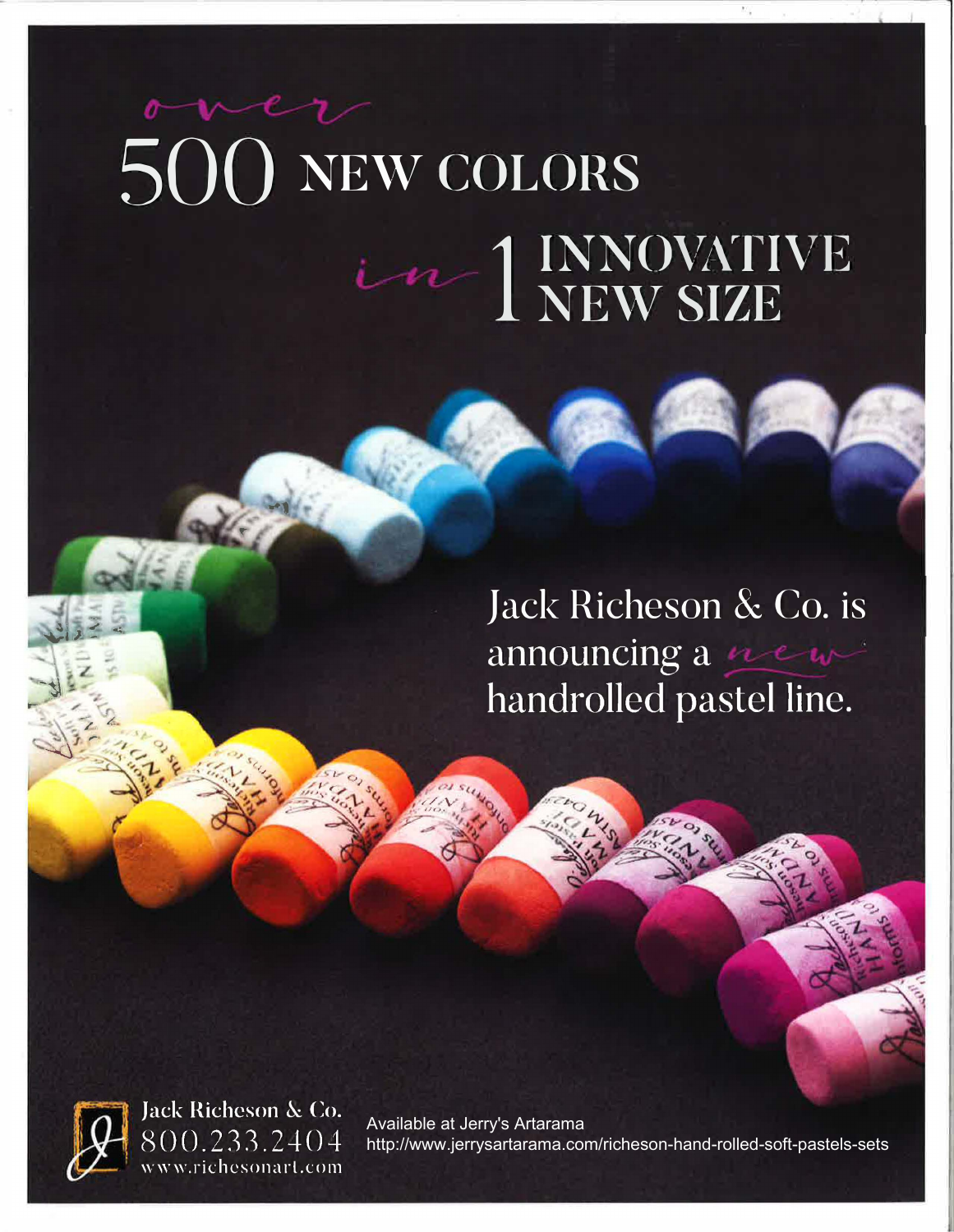| Reds                         | #422010 R1   | #422011 R2   | #422012 R3   | #422013 R4     | #422014 R5   | #422015 R6                          | #422016 R7                  | #422017 R8                                  | #422018 R9                       | #422019 R10      |
|------------------------------|--------------|--------------|--------------|----------------|--------------|-------------------------------------|-----------------------------|---------------------------------------------|----------------------------------|------------------|
| #422020 R11<br>#422021 R12   | #422022 R13  | #422023 R14  | #422024 RIS  | #422025 R16    | #422026 R17  | #422027 R18                         | #422028 R19                 | #422029 R20                                 | #422030 R21                      | #422031 R22      |
| #422032 R23<br>#422033 R24   | #422034 R25  | #422035 R26  | #422036 R27  | #422037 R28    | #422038 R29  | #422039 R30                         | #422040 R31                 | #422041 R32                                 | #422042 R33                      | #422043 R34      |
| #422044 R35<br>#422045 R36   | #422046 R37  | #422047 R38  | #422048 R39  | #422049 R40    | #422050 R41  | #422051 R42                         | #422052 R43                 | #422053 R44                                 | #422054 R45                      | #422055 R46      |
| Oranges                      | #422065 OI   | #422066 O2   | #422067 O3   | #422068 O4     | #422069 O5   | #422070 O6                          | #422071 O7                  | #422072 08                                  | #422073 09                       | #422074 O10      |
| #422075 O11<br>#422076 O12   | #422077 O13  | #422078 O14  | #422079 O15  | #422080 O16    | #422081 O17  | #422082 O18                         | #422083 O19                 | #422084 020                                 | #422085 021                      | #422086 022      |
| #422087 O23<br>#422088 O24   | #422089 025  | #422090 O26  | #422091 027  | #422092 O28    | #422093 O29  |                                     |                             |                                             |                                  |                  |
| <b>Yellows</b>               | #422113 Y1   | #422114 Y2   | #422115 Y3   | #422116 Y4     | #422117 Y5   | #422118 Y6                          | #422119 Y7                  | #422120 Y8                                  | #422121 Y9                       | #422122 Y10      |
| #422123 Y11<br>#422124 Y12   | #422125 Y13  | #422126 Y14  | #422127 Y15  | #422128 Y16    | #422129 Y17  | #422130 Y18                         | #422131 Y19                 | #422132 Y20                                 |                                  |                  |
| Greens                       | #422152 G1   | #422153 G2   | #422154 G3   | #422155 G4     | #422156 G5   | #422157 G6                          | #422158 G7                  | #422159 GB                                  | #422160 G9                       | #422161 G10      |
| #422162 G11<br>#422163 G12   | #422164 G13  | #422165 G14  | #422166 G15  | #422167 G16    | #422168 G17  | #422169 G18                         | #422170 G19                 | #422171 G20                                 | #422172 G21                      | #422173 G22      |
| #422174 G23<br>#422175 G24   | #422176 G25  | #422177 G26  | #422178 G27  | #422179 G28    | #422180 G29  | #422181 G30                         | #422182 G31                 | #422183 G32                                 | #422184 G33                      | z<br>#422185 G34 |
| #422186 G35<br>#422187 G36   | #422188 G37  | #422189 G38  | #422190 G39  | #422191 G40    | #422192 G41  | <b>FORMS</b><br>#422193 G42         | #422194 G43                 | #422195 G44                                 | #422196 G45                      | #422197 G46      |
| #422198 G47<br>#422199 G4B   | #422200 G49  | #422201 G50  | #422202 G51  | #422203 G52    | #422204 G53  | #422205 G54                         | #422206 G55                 | #422207 G56                                 | #42220B G57                      | #422209 G58      |
| #422210 G59<br>#422211 G60   | #422212 G61  |              |              |                |              |                                     |                             |                                             |                                  |                  |
| <b>Turquoise Greens</b>      |              | #422222 TG1  | #422223 TG2  | #422224 TG3    | #422225 TG4  | #422226 TG5                         | #422227 TG6                 | #422228 TG7                                 | #422229 TGB                      | #422230 TG9      |
| #422231 TG10<br>#422232 TG11 | #422233 TG12 | #422234 TG13 | #422235 TG14 | #422236 TG15 - | #422237 TG16 | #422238 TG17                        | #422239 TG18                | #422240 TG19                                | #422241 TG20                     | #422242 TG21     |
| #422243 TG22<br>#422244 TG23 |              |              |              |                |              |                                     |                             |                                             |                                  |                  |
| <b>Turquoise Blues</b>       |              | #422254 TBI  | #422255 TB2  | #422256 TB3    | #422257 TB4  | #422258 TB5                         | #422259 TB6                 | #422260 TB7                                 | œ<br>#422261 TB8                 | #422262 TB9      |
| #422263 TB10<br>#422264 TB11 | #422265 TB12 | #422266 TB13 | #422267 TB14 | #422268 TB15   | #422269 TB16 | #422270 TB17                        | #422271 TB18                | #422272 TB19                                | #422273 TB20                     | #422274 TB21     |
| #422275 TB22<br>#422276 TB23 | #422277 TB24 | #422278 TB25 | #422279 TB26 | #422280 TB27   |              |                                     |                             |                                             |                                  |                  |
| <b>Blues</b>                 | #422300 B1   | #422301 82   | #422302 B3   | #422303 B4     | #422304 B5   | #422305 B6                          | #422306 B7                  | #422307 B8                                  | #422308 B9                       | #422309 B10      |
| #422310 B11<br>#422311 812   | #422312 BI3  | #422313 B14  | #422314 BIS  | #422315 B16    | #422316 B17  | 12561<br><b>CALL</b><br>#422317 B18 | $-6.5 - 2.0$<br>#422318 B19 | <b>INST</b><br><b>SAFETY</b><br>#422319 B20 | $\partial \theta$<br>#422320 B21 | #422321 822      |
| #422322 B23<br>#422323 824   | #422324 B25  | #422325 B26  | #422326 827  | #422327 B28    | #422328 B29  | #422329 B30                         | #422330 B31                 | #422331 B32                                 | #422332 B33                      | #422333 834      |
| #422335 836<br>#422334 835   | #422336 B37  | #422337 B38  | #422338 B39  |                |              |                                     |                             |                                             |                                  |                  |

While every effort has been made to represent the original colors, it is not possible to exactly match some pigments due to the nature of 4-color printing.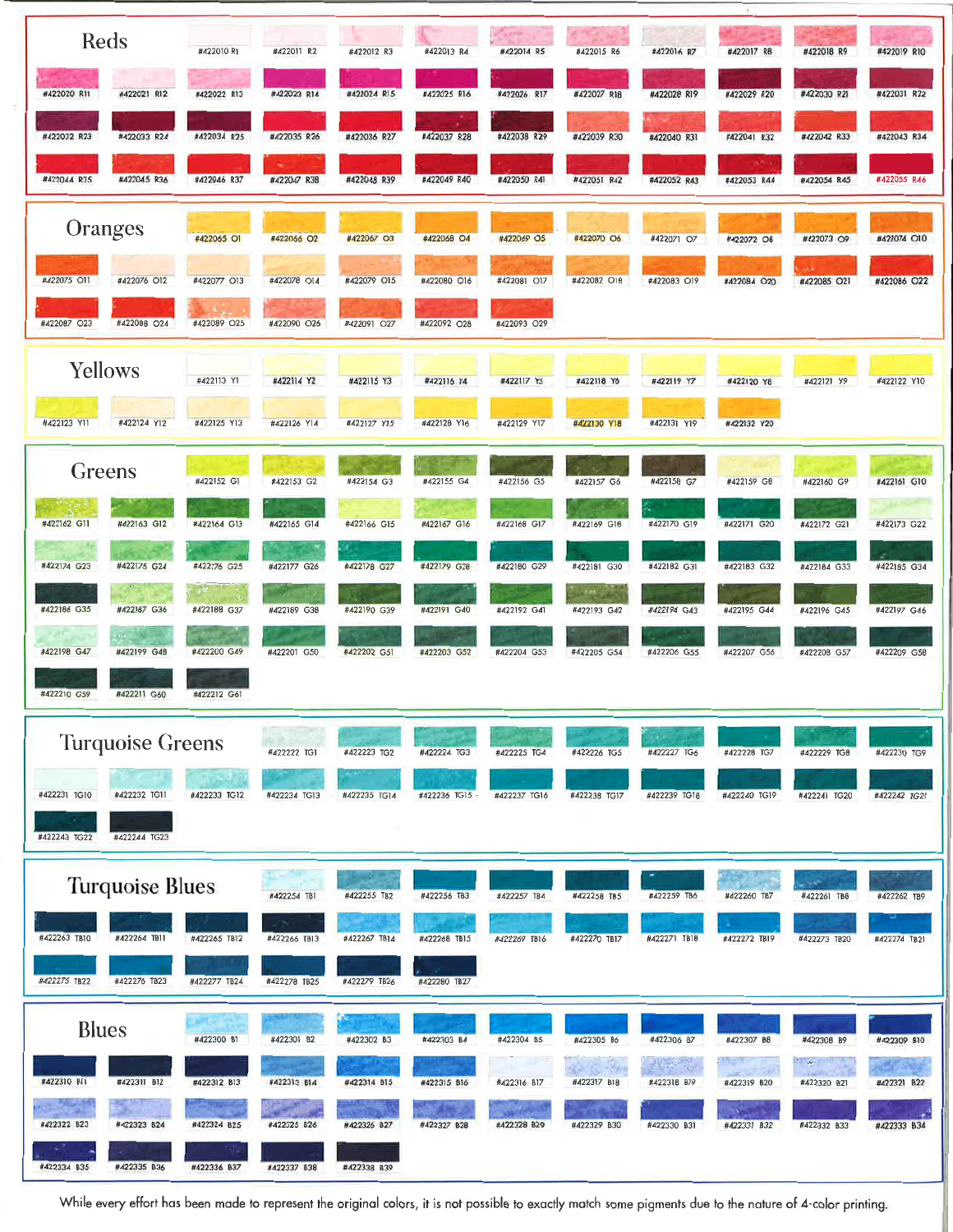| <b>Violets</b><br>#422358 V1                                                                                             | #422360 V3<br>#422359 V2            | #422361 V4<br>#422362 V5                                                        | #422364 V7<br>#422363 V6                                            | <b>Book</b><br>#422365 V8<br>#422366 V9     | #422367 V10  |
|--------------------------------------------------------------------------------------------------------------------------|-------------------------------------|---------------------------------------------------------------------------------|---------------------------------------------------------------------|---------------------------------------------|--------------|
| #422370 V13<br>#422368 V11<br>#422369 V12                                                                                | #422372 V15<br>#422371 V14          | س<br>#422373 V16<br>#422374 V17                                                 | #422376 V19<br>#422375 V18                                          | #422378 V21<br>#422377 V20                  | #422379 V22  |
| #422382 V25<br>#422380 V23<br>#422381 V24                                                                                | #422383 V26<br>#422384 V27          | #422385 V28<br>#422386 V29                                                      | $\mathbb{M}$ , $\frac{1}{\sqrt{n}}$ ,<br>#422387 V30<br>#422388 V31 | #422389 V32<br>#422390 V33                  |              |
| <b>Earth Reds</b><br>#422410 ER1                                                                                         | #422411 ER2<br>#422412 ER3          | #422414 ER5<br>#422413 ER4                                                      | #422415 ER6<br>#422416 ER7                                          | #422418 ER9<br>#422417 ER8                  | #422419 ER10 |
| #422420 ER11<br>#422421 ER12<br>#422422 ER13                                                                             | #422423 ER14<br>#422424 ER15        | #422425 ER16<br>#422426 ER17                                                    | #422427 ER18<br>#422428 ER19                                        | #422429 ER20<br>#422430 ER21                | #422431 ER22 |
| #422433 ER24<br>#422434 ER25<br>#422432 ER23                                                                             | #422436 ER27<br>#422435 ER26        | #422437 ER28<br>#422438 ER29                                                    | #422439 ER30<br>#422440 ER31                                        | #422441 ER32<br>#422442 ER33                |              |
| <b>Earth Oranges</b>                                                                                                     | #422462 EOI<br>#422463 EO2          | #422464 EO3<br>#422465 EO4                                                      | #422466 EO5<br>#422467 EO6                                          | #422469 EO8<br>#422468 EO7                  | #422470 EO9  |
| #422473 EO12<br>#422471 EO10<br>#422472 EO11                                                                             | #422474 EO13<br>#422475 EO14        | #422476 EOIS<br>#422477 EO16                                                    | #422478 EO17<br>#422479 EO18                                        | #422481 EO20<br>#422480 EO19                | #422482 EO21 |
| #422484 EO23<br>#422485 EO24<br>#422483 EO22                                                                             | #422487 EO26<br>#422486 EO25        | #422489 EO28<br>#422488 EO27                                                    | $155 - 25$<br>#422491 EO30<br>#422490 EO29                          | #422492 EO31                                |              |
| <b>Earth Yellows</b>                                                                                                     | #422512 EY1<br>#422513 EY2          | #422514 EY3<br>#422515 EY4                                                      | 試験会<br><b>ANDR</b><br>#422516 EY5<br>#422517 EY6                    | #422519 EY8<br>#422518 EY7                  | #422520 EY9  |
| #422521 EY10<br>#422522 EY11<br>#422523 EY12                                                                             | #422524 EY13<br>#422525 EY14        | #422526 EY15<br>#422527 EY16                                                    | #422528 EY17<br>#422529 EY18                                        | #422531 EY20<br>#422530 EY19                | #422532 EY21 |
| <b>Earth Greens</b>                                                                                                      | #422533 EG1<br>#422534 EG2          | #422536 EG4<br>#422535 EG3                                                      | #422537 EG5<br>#422538 EG6                                          | #422540 EG8<br>#422539 EG7                  | #422541 EG9  |
| 山桥市<br>#422542 EG10<br>#422543 EG11<br>#422544 EG12                                                                      | #422545 EG13<br>#422546 EG14        | #422547 EG15<br>#422548 EG16                                                    | (Built)<br>न्छ<br>#422550 EG18<br>#422549 EG17                      | #422552 EG20<br>#422551 EG19                | #422553 EG21 |
| #422554 EG22<br>#422555 EG23<br>#422556 EG24                                                                             |                                     |                                                                                 |                                                                     |                                             |              |
| <b>Earth Browns</b>                                                                                                      | #422576 EB1<br>#422577 EB2          | #422579 EB4<br>#422578 EB3                                                      | #4225B1 EB6<br>#422580 EB5                                          | #422582 EB7<br>#422583 EBB                  | #422584 EB9  |
| #422586 EB11<br>#422587 EB12<br>#422585 EBIO                                                                             | #422589 EB14<br>#422588 EB13        | #422590 EB15<br>#422591 EB16                                                    | #422592 EB17<br>#422593 EB18                                        | #422595 EB20<br>#422594 EB19                | #422596 EB21 |
| #422598 EB23<br>#422599 EB24<br>#422597 EB22                                                                             | #422600 EB25<br>#422601 EB26        | #422603 EB28<br>#422602 EB27                                                    | #422604 EB29<br>#422605 EB30                                        | #422606 EB31<br>#422607 EB32                | #422608 EB33 |
| #422609 EB34<br>#422610 EB35<br>#422611 EB36                                                                             | #422613 EB3B<br>#422612 EB37        | #422614 EB39<br>#422615 EB40                                                    | #422617 EB42<br>#422616 EB41                                        | #422618 EB43<br>#422619 EB44                | #422620 EB45 |
| #422621 EB46<br>#422622 EB47                                                                                             |                                     |                                                                                 |                                                                     |                                             |              |
| Greys<br>#422642 GY1                                                                                                     | $-11$<br>#422643 GY2<br>#422644 GY3 | #422646 GY5<br>#422645 GY4                                                      | #422648 GY7<br>#422647 GY6                                          | #422649 GY8<br>#422650 GY9                  | #422651 GY10 |
| #422654 GY13<br>#422652 GY11<br>#422653 GY12                                                                             | #422655 GY14<br>#422656 GY15        | #422657 GY16<br>#422658 GY17                                                    | #422659 GY18<br>#422660 GY19                                        | $S^*T^{-1}$<br>#422661 GY20<br>#422662 GY21 | #422663 GY22 |
| #422666 GY25<br>#422664 GY23<br>#422665 GY24                                                                             | #422667 GY26<br>#422668 GY27        | #422669 GY28<br>#422670 GY29                                                    | #422671 GY30<br>#422672 GY31                                        | #422673 GY32<br>#422674 GY33                | #422675 GY34 |
| <b>CARL CARD CARD</b><br>Mix Perries .<br>#422677 GY36<br>#422678 GY37<br>#422676 GY35                                   | #422679 GY38<br>#422680 GY39        | <b>Uting Co</b><br>#422681 GY40<br>#422682 GY4T<br><b>ASSESS</b><br><b>ALLE</b> | #422683 GY42<br>#422684 GY43                                        | #422686 GY45<br>#422685 GY44                | #422687 GY46 |
| #422689 GY48<br>#422690 GY49<br>#422688 GY47<br>$\label{eq:2.1} \frac{\partial}{\partial x}=\frac{\partial}{\partial x}$ | #422691 GY50<br>#422692 GY51        | #422693 GY52<br>#422694 GY53                                                    | #422695 GY54<br>#422696 GY55                                        | #422697 GY56<br>#422698 GY57                | #422699 GY58 |
| #422700 GY59<br>#422701 GY60<br>#422702 GY61                                                                             | #422704 GY63<br>#422703 GY62        | #422705 GY64<br>#422706 GY65                                                    | #422708 GY67<br>#422707 GY66                                        | #422709 GY68<br>#422710 GY69                | #422711 GY70 |